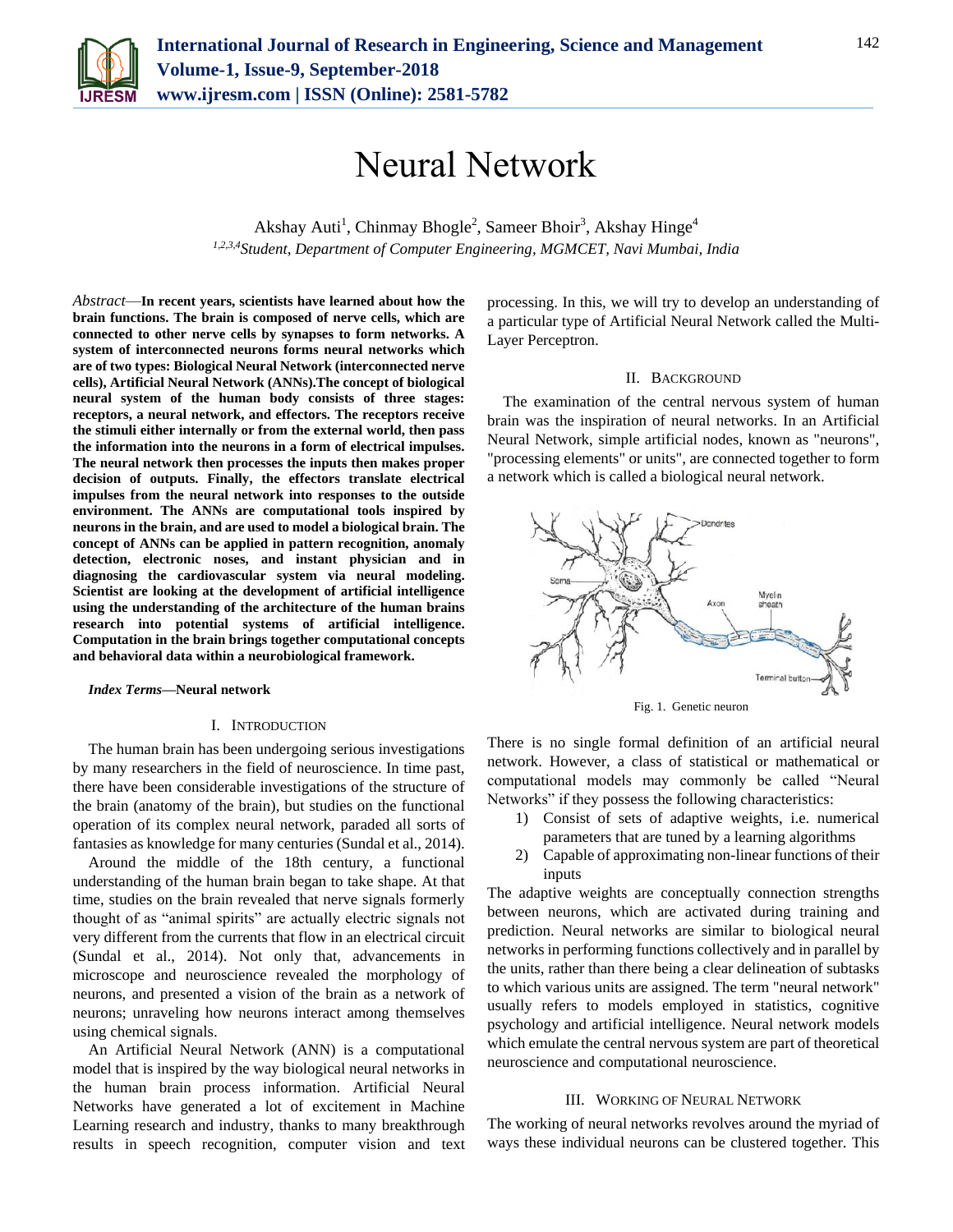

clustering occurs in the human mind in such a way that information can be processed in a dynamic, interactive, and self-organizing way. Biologically, neural networks are constructed in a three-dimensional world from microscopic components. These neurons seem capable of nearly unrestricted interconnections. That is not true of in the case of any proposed, or existing, man-made network. Integrated circuits, using current technology, are two-dimensional devices with a limited number of layers for interconnection. This physical reality restrains the types, and scope, of artificial neural networks that can be implemented in silicon. Currently, neural networks are the simple clustering of the primitive artificial neurons. This clustering occurs by creating layers which are then connected to one another. How these layers connect is the other part of the "art" of engineering networks to resolve real world problems.

## IV. TYPES OF ARTIFICIAL NEURAL NETWORKS

There are different types of Artificial Neural Networks (ANN) – Depending upon the human brain neuron and network functions, an artificial neural network or ANN performs tasks in a similar manner. Most of the artificial neural networks will have some resemblance with more complex biological counterparts and are very effective at their intended tasks like for e.g. segmentation or classification. Types of Artificial Neural Networks

- 1) *Feedback ANN:* In these type of ANN, the output goes back into the network to achieve the best-evolved results internally. The feedback network feeds information back into itself and is well suited to solve optimization problems, according to the University of Massachusetts, Lowell Center for Atmospheric Research. Feedback ANNs are used by the internal system error corrections.
- 2) *Feed Forward ANN:* A feed-forward network is a simple neural network consisting of an input layer, an output layer and one or more layers of neurons. Through evaluation of its output by reviewing its input, the power of the network can be noticed base on group behavior of the connected neurons and the output is decided. The main advantage of this network is that it learns to evaluate and recognize input patterns.
- 3) *Classification-Prediction ANN:* It is the subset of feedforward ANN and the classification-prediction ANN is applied to data-mining scenarios. The network is trained to identify particular patterns and classify them into specific groups and then further classify them into "novel patterns" which are new to the network.

An artificial neural network is a computational simulation of a biological neural network. These possess the behavior of neurons and the electrical signals in which they communicate between input such as from the eyes or nerve endings in the hand to the output of the brain such as reacting to light, touch or heat.

Scientists were researching in the designing of artificial neural networks and the creation of artificial intelligence about the way neurons semantically communicate.

## V. APPLICATIONS OF ARTIFICIAL NEURAL NETWORKS

- Artificial neural network applications have been used in the field of solar energy for modeling and design of a solar steam generating plant.
- They are useful in system modeling, such as in implementing complex mapping and system identification.
- ANN are used for the estimation of heating-loads of buildings, parabolic-trough collectors intercept factor and local concentration ratio.
- ANN are used in diverse applications in control, robotics, pattern recognition, forecasting, medicine, power systems, manufacturing, optimization, signal processing, and social/psychological sciences.
- They have also been used for the prediction of air flows in a naturally ventilated test room and for the prediction of the energy consumption of solar buildings.
- They are able to handle noisy and incomplete data and also able to deal with non-linear problems.
- The use of artificial neural-networks in ventilating and airconditioning systems, refrigeration, modeling, heating, load-forecasting, control of power-generation systems and solar radiation.

An Artificial Neural Network Application provides an alternative way to tackle complex problems as they are among the newest signal processing technologies. Artificial neural networks offer real solutions which are difficult to match with other technologies. Neural network based solution is very efficient in terms of development, time and resources.

#### VI. BENEFITS OF ARTIFICIAL NEURAL NETWORKS

- Artificial neural networks are flexible and adaptive.
- Artificial neural networks are used in sequence and pattern recognition systems, data processing, robotics, modeling, etc.
- ANN acquires knowledge from their surroundings by adapting to internal and external parameters and they solve complex problems which are difficult to manage.
- It generalizes knowledge to produce adequate responses to unknown situations.
- Flexibility-Artificial neural networks are flexible and have the ability to learn, generalize and adapts to situations based on its findings.
- Non-Linearity-This function allows the network to efficiently acquire knowledge by learning. This is a distinct advantage over a traditionally linear network that is inadequate when it comes to modelling non-linear data.
- An artificial neuron network is capable of greater fault tolerance than a traditional network. Without the loss of stored data, the network is able to regenerate a fault in any of its components.
- An artificial neuron network is based on Adaptive